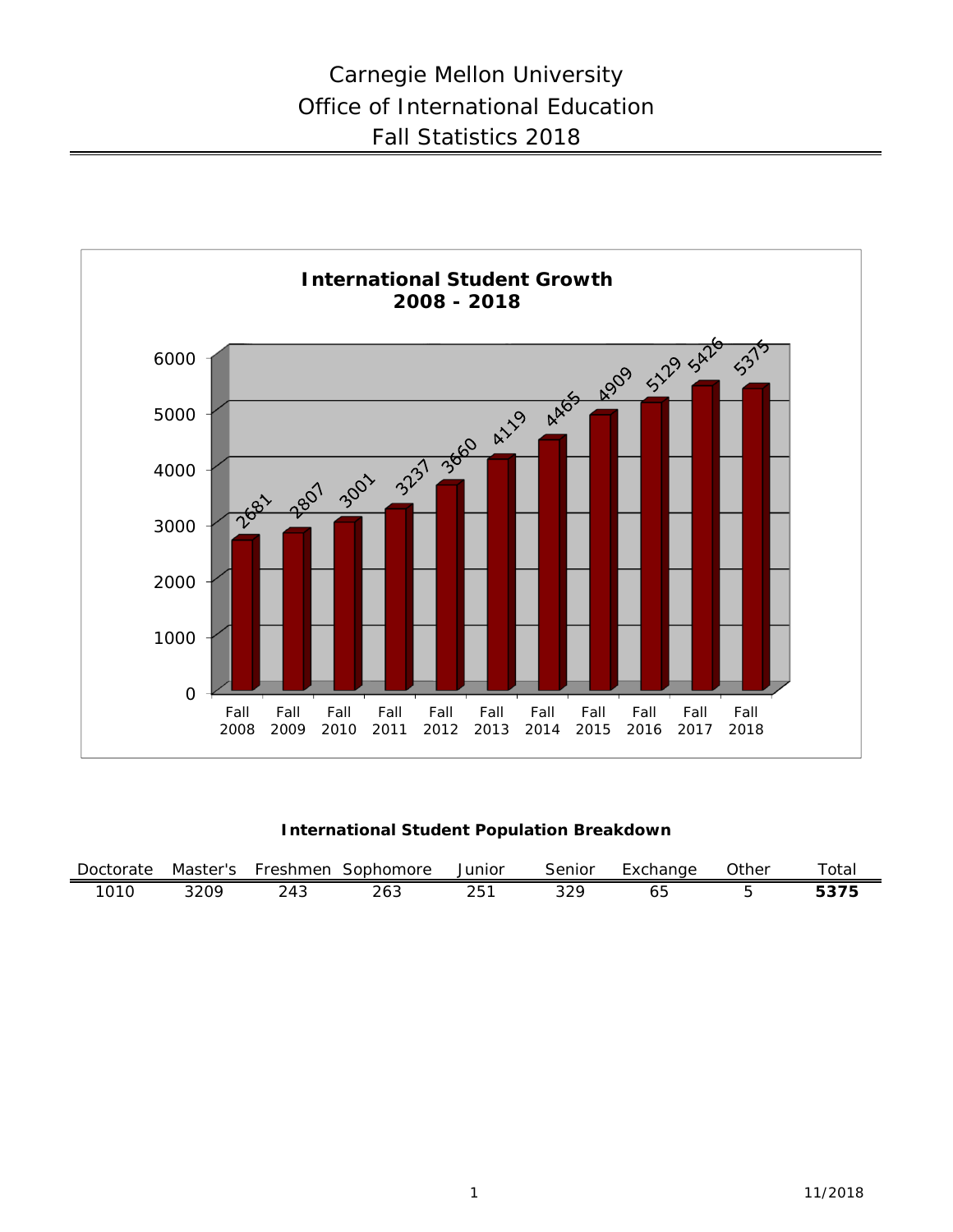## **International Students on OPT 2014 - 2018**

|                  |            | <b>STEM</b>      |      |  |  |  |  |
|------------------|------------|------------------|------|--|--|--|--|
|                  | <b>OPT</b> | <b>Extension</b> |      |  |  |  |  |
| <b>Fall 2014</b> | 1340       | 393              | 1733 |  |  |  |  |
| Fall 2015        | 1421       | 721              | 2142 |  |  |  |  |
| <b>Fall 2016</b> | 1625       | 899              | 2524 |  |  |  |  |
| <b>Fall 2017</b> | 1900       | 1278             | 3178 |  |  |  |  |
| <b>Fall 2018</b> | 2021       | 1273             | 3294 |  |  |  |  |

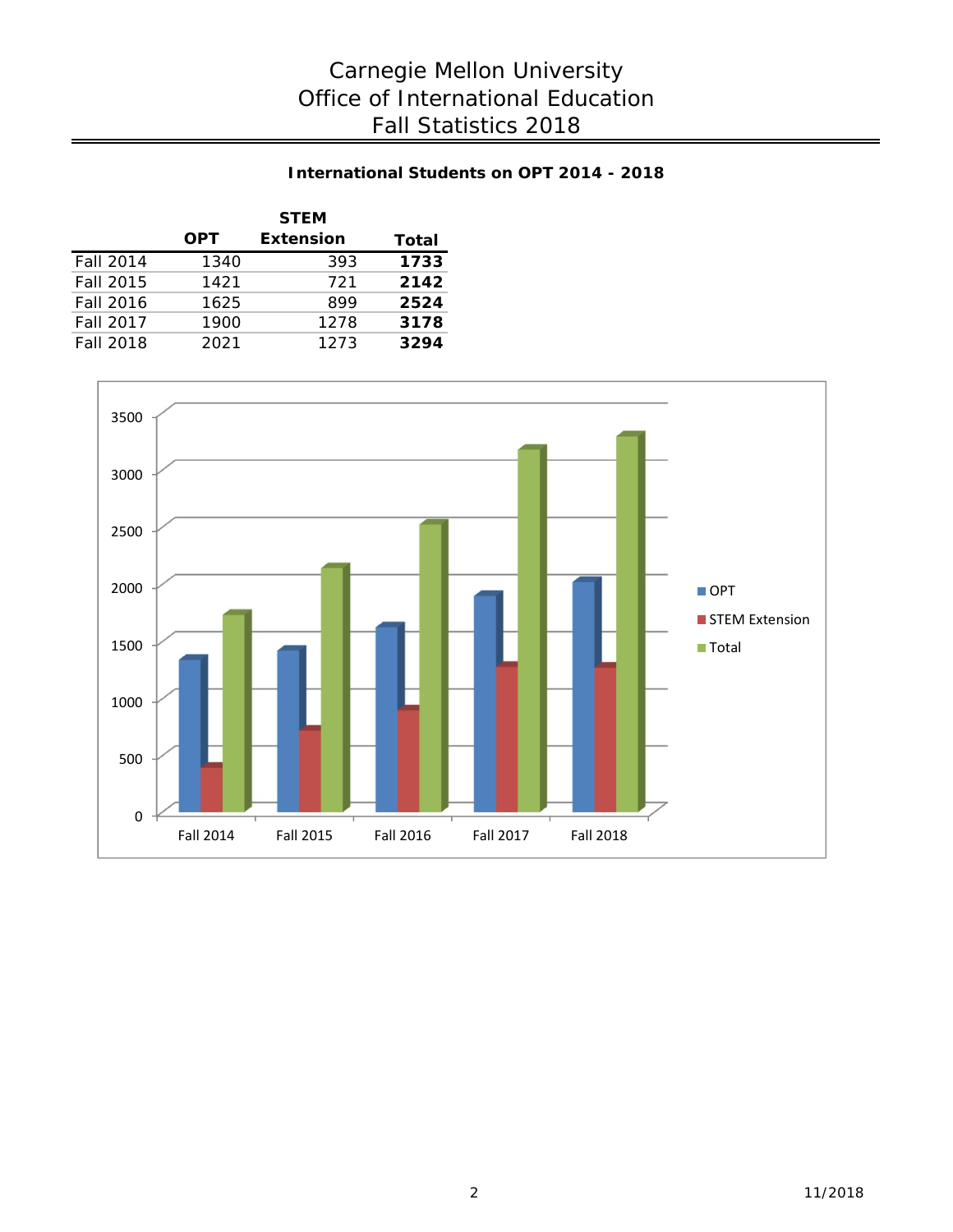

| <b>Funding Source</b>      | Doc. | Mast. | Fr.            | So. | Jr.            | Sr. | Ex.             | Oth.           | <b>Total</b> |
|----------------------------|------|-------|----------------|-----|----------------|-----|-----------------|----------------|--------------|
| Current/Future Employer    | 1    |       |                |     |                |     |                 |                | $\mathbf{1}$ |
| Home Govt or University    | 22   | 22    | $\overline{2}$ | 2   | $\overline{2}$ | 3   | 10 <sup>°</sup> | $\overline{2}$ | 65           |
| Personal & Family Funds    | 10   | 3088  | 236            | 254 | 247            | 321 | 49              |                | 4205         |
| Private Sponsor            | 17   | 90    | 5              | 7   | $\overline{2}$ | 5   |                 | 1              | 127          |
| U.S. College or University | 960  | 9     |                |     |                |     | 6               | 2              | 977          |
| Totals                     | 1010 | 3209  | 243            | 263 | 251            | 329 | 65              | 5              | 5375         |
| <b>Immigration Status</b>  | Doc. | Mast. | Fr.            | So. | Jr.            | Sr. | Ex.             | Oth.           | Total        |
| $F-1$                      | 1001 | 3200  | 243            | 263 | 251            | 329 | 27              | $\mathbf 0$    | 5314         |
| $J-1$                      | 9    | 9     |                |     |                |     | 38              | 5              | 61           |
| <b>Totals</b>              | 1010 | 3209  | 243            | 263 | 251            | 329 | 65              | 5              | 5375         |
| Gender                     | Doc. | Mast. | Fr.            | So. | Jr.            | Sr. | Ex.             | Oth.           | Total        |
| Male                       | 728  | 1924  | 117            | 118 | 123            | 162 | 44              | 3              | 3219         |
| Female                     | 282  | 1285  | 126            | 145 | 128            | 167 | 21              | 2              | 2156         |
| Totals                     | 1010 | 3209  | 243            | 263 | 251            | 329 | 65              | 5              | 5375         |
| <b>Marital Status</b>      | Doc. | Mast. | Fr.            | So. | Jr.            | Sr. | Ex.             | Oth.           | <b>Total</b> |
| Single                     | 911  | 3096  | 243            | 263 | 251            | 327 | 64              | 5              | 5160         |
| Married                    | 99   | 113   |                |     |                | 2   | 1               |                | 215          |
| Totals                     | 1010 | 3209  | 243            | 263 | 251            | 329 | 65              | 5              | 5375         |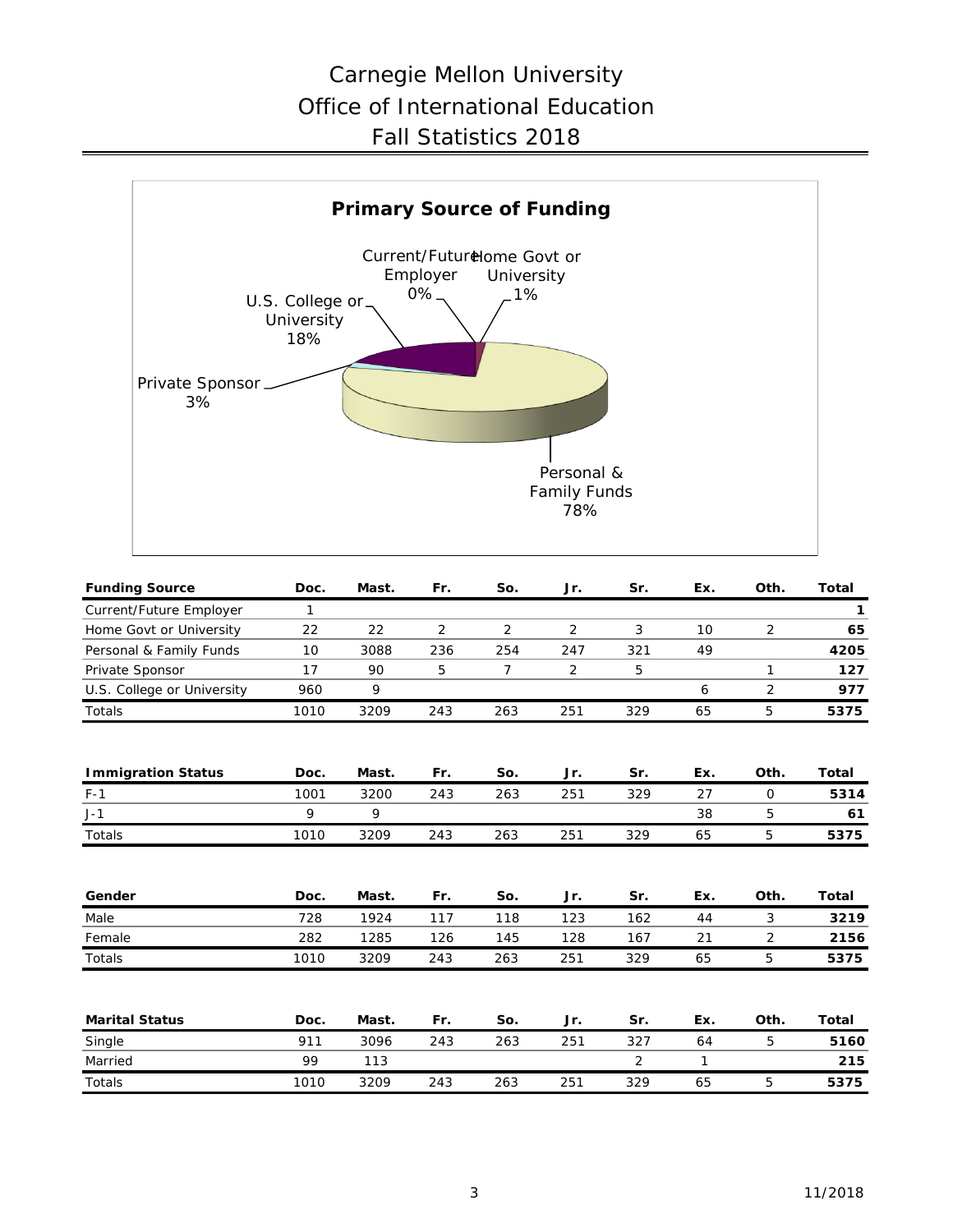

| Region           | Doc. | Mast. | Fr. | So.          | Jr. | Sr. | Ex. | Oth. | Total |
|------------------|------|-------|-----|--------------|-----|-----|-----|------|-------|
| Africa           | 10   | 16    |     |              |     |     | 6   |      | 36    |
| Asia             | 754  | 2996  | 209 | 231          | 223 | 294 | 29  | 4    | 4740  |
| Europe           | 111  | 55    | 8   | 6            | 6   | 10  | 19  |      | 215   |
| Latin America    | 38   | 41    |     | <sub>6</sub> | 3   |     |     |      | 90    |
| Middle East      | 45   | 32    |     |              |     | 3   | 8   |      | 92    |
| North America    | 42   | 61    | 18  | 16           | 16  | 15  |     |      | 170   |
| Oceania          | Q    | 8     | Ô   | 3            |     | 3   |     |      | 31    |
| <b>Stateless</b> |      |       |     |              |     |     |     |      |       |
| Totals           | 1010 | 3209  | 243 | 263          | 251 | 329 | 65  | 5    | 5375  |

| Country         | Doc.           | Mast.          | Fr. | So. | Jr. | Sr. | Ex. | Oth. | <b>Total</b> |
|-----------------|----------------|----------------|-----|-----|-----|-----|-----|------|--------------|
| Albania         |                |                |     |     |     |     |     |      |              |
| Argentina       | 2              |                |     |     |     |     |     |      | 2            |
| Australia       | ⇁              | 8              | 4   | 1   |     | 3   |     |      | 25           |
| Austria         | 3              |                |     |     |     |     |     |      | 3            |
| Azerbaijan      | $\overline{2}$ |                |     |     |     |     |     |      | 3            |
| Bahrain         |                |                |     |     |     |     |     |      |              |
| Bangladesh      | ⇁              | $\overline{2}$ |     |     |     |     |     |      | 9            |
| Belgium         |                | $\overline{2}$ |     |     |     |     |     |      | 3            |
| Bolivia         |                |                |     |     |     |     |     |      |              |
| Brazil          | 11             | 9              | 1   | 1   |     | и   |     |      | 24           |
| Brunei          |                |                |     |     |     |     |     |      |              |
| Bulgaria        | и              |                |     |     |     |     |     |      |              |
| Burma (Myanmar) |                |                | ┑   |     |     |     |     |      | 3            |
| Cameroon        |                |                |     |     |     |     |     |      | $\mathbf{2}$ |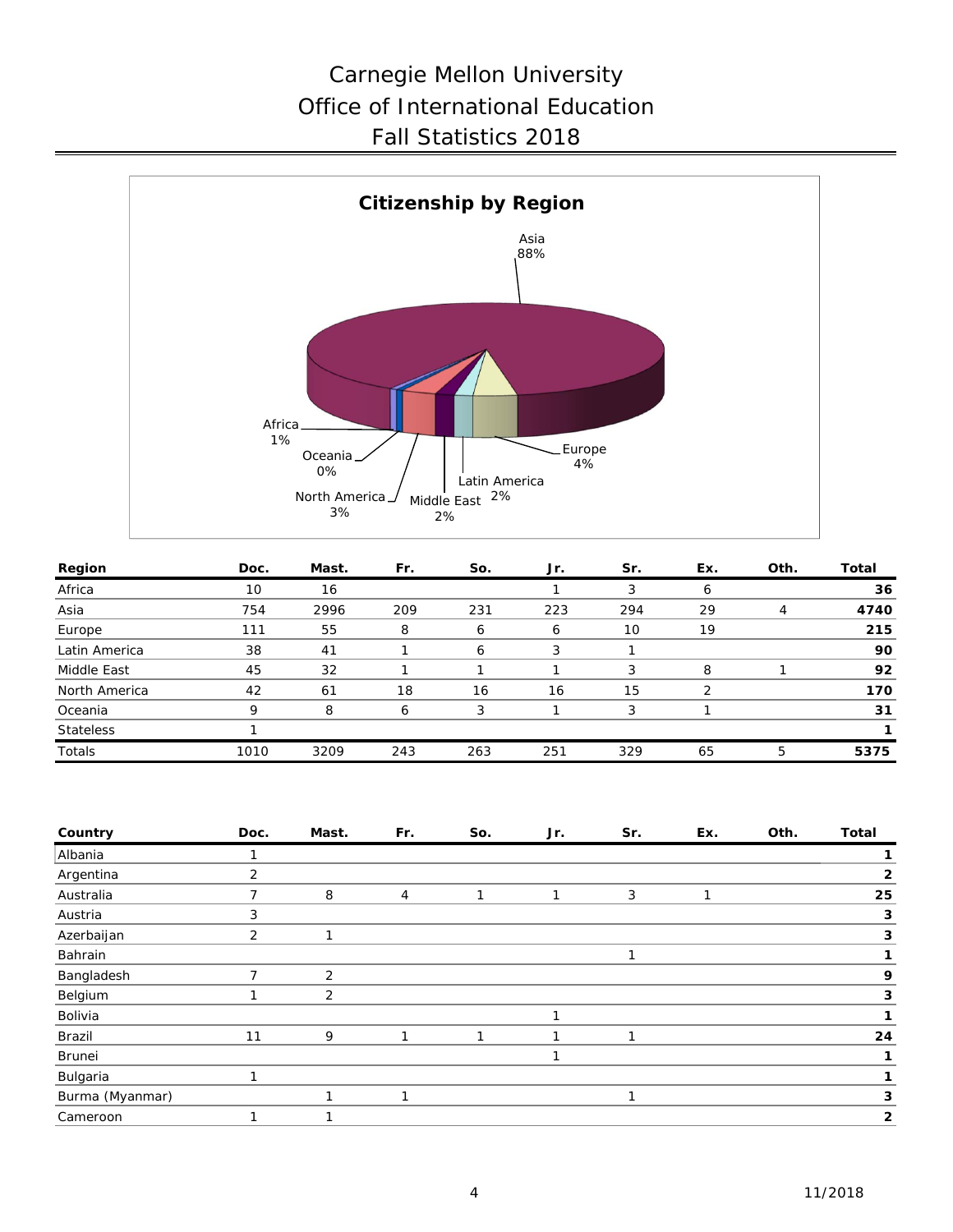| Country        | Doc.                    | Mast.                   | Fr.            | So.            | Jr.            | Sr.          | Ex.            | Oth.           | <b>Total</b>            |
|----------------|-------------------------|-------------------------|----------------|----------------|----------------|--------------|----------------|----------------|-------------------------|
| Canada         | 31                      | 43                      | 18             | 16             | 15             | 14           | 1              |                | 138                     |
| Chile          | 5                       | $\overline{7}$          |                | $\overline{2}$ |                |              |                |                | 14                      |
| China          | 394                     | 1756                    | 139            | 136            | 144            | 162          | 12             | $\overline{c}$ | 2745                    |
| Colombia       | 10                      | 11                      |                | 1              |                |              |                |                | 22                      |
| Costa Rica     | $\mathbf{1}$            | $\mathbf{1}$            |                | 1              |                |              |                |                | 3                       |
| Croatia        | $\overline{2}$          |                         |                |                |                |              |                |                | $\mathbf{2}$            |
| Czech Republic |                         | $\mathbf{1}$            |                |                |                |              |                |                | 1                       |
| Denmark        | $\mathbf{1}$            |                         |                |                |                |              |                |                | 1                       |
| Dominica       | $\mathbf{1}$            |                         |                |                |                |              |                |                | 1                       |
| Ecuador        | $\overline{c}$          | $\sqrt{2}$              |                |                |                |              |                |                | 4                       |
| Egypt          | $\mathbf{1}$            | $\mathbf{1}$            |                |                |                |              |                |                | $\mathbf 2$             |
| El Salvador    | $\mathbf{1}$            |                         |                |                |                |              |                |                | $\mathbf{1}$            |
| Ethiopia       |                         | 1                       |                |                |                |              | 1              |                | $\mathbf{2}$            |
| France         | 8                       | 9                       |                |                |                | $\mathbf{1}$ | $\overline{7}$ |                | 25                      |
| Georgia        | $\mathbf{1}$            | $\mathbf{1}$            |                |                |                |              |                |                | $\mathbf 2$             |
| Germany        | 12                      | 7                       |                |                |                |              | 5              |                | ${\bf 24}$              |
| Ghana          |                         | $\overline{\mathbf{4}}$ |                |                |                |              |                |                | 4                       |
| Greece         | $\overline{7}$          | $\pmb{4}$               | $\mathbf{1}$   |                |                | $\mathbf{1}$ |                |                | 13                      |
| Guatemala      |                         | $\mathbf{1}$            |                |                | $\mathbf{1}$   |              |                |                | $\mathbf 2$             |
| Honduras       | $\mathbf{1}$            |                         |                |                |                |              |                |                | 1                       |
| Hong Kong      | $\boldsymbol{6}$        | 14                      | $\overline{2}$ | 3              | $\overline{2}$ | $\mathbf{3}$ |                |                | 30                      |
| Hungary        | $\mathbf{1}$            |                         |                | 1              |                |              |                |                | $\mathbf 2$             |
| Iceland        | $\mathbf{1}$            |                         |                |                |                |              |                |                | 1                       |
| India          | 200                     | 940                     | 20             | 38             | 22             | 52           | 7              | 1              | 1280                    |
| Indonesia      | $\overline{4}$          | 10                      |                | $\mathbf{1}$   | $\mathbf{1}$   | $\mathbf{3}$ | 1              |                | 20                      |
| Iran           | 28                      | $\overline{c}$          |                |                |                |              |                |                | 30                      |
| Ireland        | $\overline{\mathbf{4}}$ |                         | $\mathbf{1}$   |                |                |              |                |                | 5                       |
| Israel         | $\overline{\mathbf{4}}$ | $\mathbf 2$             |                |                |                |              | 1              |                | $\overline{\mathbf{7}}$ |
| Italy          | 12                      | 1                       | $\mathbf{1}$   |                |                |              |                |                | 14                      |
| Jamaica        |                         | $\mathbf{1}$            |                |                |                |              |                |                | 1                       |
| Japan          | $\boldsymbol{7}$        | 34                      |                | $\overline{2}$ | $\mathbf{1}$   | $\mathbf{3}$ | $\sqrt{2}$     |                | 49                      |
| Jordan         |                         | $\mathbf{1}$            |                |                |                | $\mathbf{1}$ |                | $\mathbf{1}$   | 3                       |
| Kazakhstan     | $\overline{2}$          | $\mathbf{1}$            |                |                |                |              |                |                | $\mathbf{3}$            |
| Kenya          |                         | $\overline{c}$          |                |                |                | $\mathbf{1}$ | $\mathbf 2$    |                | 5                       |
| Kuwait         | $\mathbf{1}$            | 5                       |                |                |                | $\mathbf{1}$ |                |                | 7                       |
| Kyrgyzstan     |                         | $\mathbf{1}$            |                |                |                |              |                |                | $\mathbf 1$             |
| Lebanon        | $\mathbf{1}$            | $\mathbf{1}$            |                |                |                |              |                |                | $\mathbf{2}$            |
| Macau          |                         | $\mathbf{1}$            |                |                |                |              |                |                | 1                       |
| Macedonia      | $\mathbf{1}$            | 3                       |                |                |                |              |                |                | $\pmb{4}$               |
| Malaysia       | 3                       |                         | $\overline{2}$ | $\sqrt{2}$     | $\mathbf{1}$   | $\mathbf{1}$ |                |                | 9                       |
| Mexico         | 11                      | 18                      |                |                | $\mathbf{1}$   | $\mathbf{1}$ | 1              |                | 32                      |
| Moldova        |                         | $\mathbf{1}$            |                |                |                |              |                |                | 1                       |
| Mongolia       | $\mathbf{1}$            |                         |                |                |                |              |                |                | $\mathbf 1$             |
| Morocco        |                         |                         |                |                |                |              | 1              |                | 1                       |
| Nepal          | $\mathbf{1}$            | $\boldsymbol{6}$        |                | $\mathbf{1}$   |                |              | $\sqrt{2}$     |                | $10$                    |
| Netherlands    |                         |                         |                |                |                | $\mathbf{1}$ | 1              |                | $\overline{\mathbf{c}}$ |
| New Zealand    | $\overline{c}$          |                         | $\overline{2}$ | $\sqrt{2}$     |                |              |                |                | 6                       |
| Nigeria        | $\overline{4}$          | 5                       |                |                |                | $\mathbf{1}$ |                |                | $10$                    |
| Norway         |                         | $\mathbf{1}$            |                |                |                |              |                |                | 1                       |
| Oman           |                         | $\mathbf{1}$            |                |                |                |              |                |                | 1                       |
| Pakistan       | $\boldsymbol{7}$        | 11                      | $\mathbf{1}$   | $\mathbf{1}$   | $\mathbf{1}$   |              | $\overline{4}$ |                | 25                      |
| Peru           | $\mathbf{1}$            | 9                       |                |                |                |              |                |                | $10$                    |
| Philippines    | $\overline{2}$          |                         | $\mathbf 1$    | $\mathbf{1}$   |                |              |                |                | $\overline{\mathbf{4}}$ |
|                |                         |                         |                |                |                |              |                |                |                         |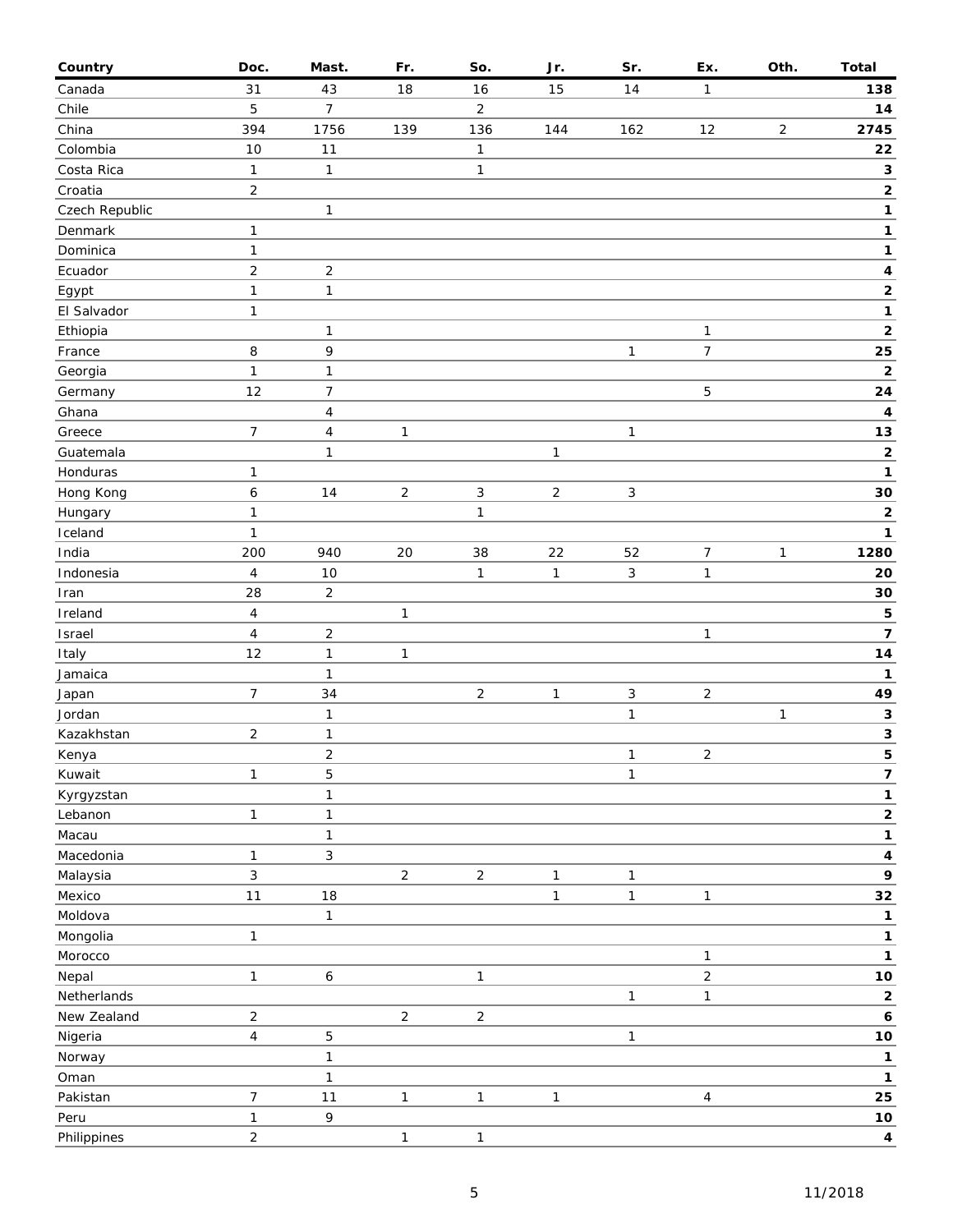| Country        | Doc.           | Mast.          | Fr.          | So.            | Jr.            | Sr.            | Ex.            | Oth.         | <b>Total</b>   |
|----------------|----------------|----------------|--------------|----------------|----------------|----------------|----------------|--------------|----------------|
| Poland         | $\mathbf{1}$   | $\mathbf{1}$   |              |                | $\mathbf{1}$   | $\overline{2}$ |                |              | 5              |
| Portugal       | 4              | $\overline{2}$ |              |                |                |                |                |              | 6              |
| Qatar          |                |                |              |                |                |                | $\overline{2}$ |              | $\mathbf 2$    |
| Romania        | $\mathbf{1}$   | $\mathbf{1}$   |              | 1              |                |                |                |              | 3              |
| Russia         | 8              | 3              | $\mathbf{1}$ | $\mathbf{1}$   |                |                |                |              | 13             |
| Rwanda         |                | $\mathbf{1}$   |              |                |                |                |                |              | $\mathbf{1}$   |
| Saudi Arabia   | 4              | 9              |              |                |                |                |                |              | 13             |
| Senegal        |                |                |              |                |                | $\mathbf{1}$   |                |              | 1              |
| Serbia         | $\mathbf{1}$   | $\mathbf{1}$   |              |                |                |                |                |              | $\mathbf 2$    |
| Singapore      | 12             | 30             | 13           | 11             | 9              | 10             | 1              | $\mathbf{1}$ | 87             |
| South Africa   | $\overline{2}$ | $\mathbf{1}$   |              |                |                |                |                |              | 3              |
| South Korea    | 62             | 53             | 24           | 34             | 40             | 47             | 4              |              | 264            |
| Spain          | 3              | $\overline{4}$ |              |                |                |                | $\mathbf{1}$   |              | 8              |
| Sri Lanka      | $\overline{2}$ | $\mathbf{1}$   |              |                |                |                |                |              | 3              |
| Sudan          | $\mathbf{1}$   |                |              |                |                |                |                |              | 1              |
| Swaziland      | $\mathbf{1}$   |                |              |                |                |                |                |              | 1              |
| Switzerland    | 1              |                | $\mathbf{1}$ |                |                |                | 4              |              | 6              |
| Syria          |                |                |              |                |                |                | 1              |              | 1              |
| Taiwan         | 35             | 115            | 1            |                | 1              | 6              |                |              | 158            |
| Thailand       | $\overline{4}$ | 20             | 4            | $\overline{c}$ | $\overline{c}$ | $\overline{4}$ |                |              | 36             |
| Tunisia        |                | $\mathbf{1}$   |              |                |                |                | 1              |              | $\mathbf 2$    |
| Turkey         | 30             | 13             |              | $\overline{2}$ | $\sqrt{2}$     | $\overline{4}$ |                |              | 51             |
| Uganda         | $\overline{2}$ |                |              |                |                |                | 1              |              | 3              |
| Ukraine        | $\overline{4}$ | $\overline{2}$ |              |                | 1              |                |                |              | $\overline{7}$ |
| United Kingdom | $\overline{2}$ | $\mathbf{1}$   | 3            | $\mathbf{1}$   | $\overline{c}$ | $\mathbf{1}$   | 1              |              | $11$           |
| Uzbekistan     |                | $\mathbf{1}$   |              |                |                |                |                |              | 1              |
| Venezuela      | $\sqrt{3}$     |                |              | 1              |                |                |                |              | 4              |
| Vietnam        | 8              | 5              | 2            |                |                | $\overline{2}$ |                |              | 17             |
| West Bank      | $\mathbf{1}$   |                |              |                |                |                |                |              | 1              |
| Totals         | 1010           | 3209           | 243          | 263            | 251            | 329            | 65             | 5            | 5375           |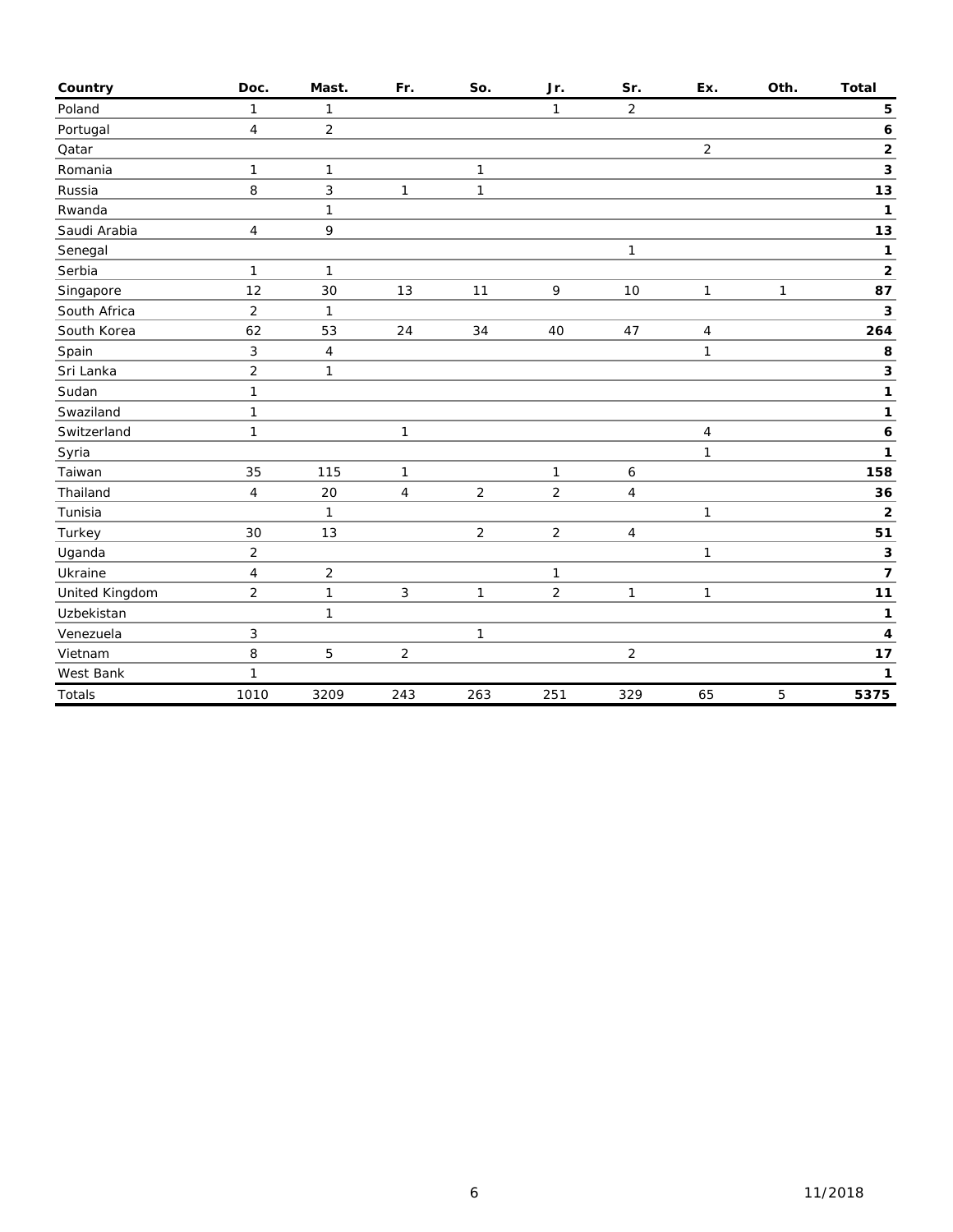## **Colleges and Programs**

| <b>CFA</b>                                    | Doc. | Mast.          | Fr. | So.            | Jr. | Sr.          | Ex.            | Oth. | <b>Total</b>   |
|-----------------------------------------------|------|----------------|-----|----------------|-----|--------------|----------------|------|----------------|
| Advanced Architectural Design                 |      | 5              |     |                |     |              |                |      | 5              |
| Architectural & Building Sciences/Technology  |      | 14             | 1   | 15             | 17  | 33           |                |      | 80             |
| Architecture                                  |      |                | 12  | $\overline{2}$ |     | 3            |                |      | 17             |
| Architecture-Engineering-Construction Mgmt    | 3    | 12             |     |                |     |              |                |      | 15             |
| Art                                           |      | 3              | 10  | 8              | 5   | 4            |                |      | 30             |
| <b>Building Performance &amp; Diagnostics</b> | 8    | 10             |     |                |     |              |                |      | 18             |
| <b>Communication Design</b>                   |      |                |     |                |     | $\mathbf{1}$ |                |      | 1              |
| Computational Design                          | 5    | 15             |     |                |     |              |                |      | 20             |
| Costume Design                                |      | $\overline{2}$ |     |                |     |              |                |      | $\overline{2}$ |
| Design                                        | 4    | 2              | 8   | 6              | 5   | 5            | 4              |      | 34             |
| Design for Interactions                       |      | 12             |     |                |     |              |                |      | 12             |
| Drama                                         |      |                |     | 1              |     |              |                |      | 1              |
| <b>Lighting Design</b>                        |      | $\overline{2}$ |     |                |     |              |                |      | 2              |
| Music                                         |      | 8              |     |                |     |              |                |      | 8              |
| Music & Technology                            |      | 1              |     | 1              |     |              |                |      | 2              |
| Music Composition                             |      | 1              |     | 1              |     |              |                |      | 2              |
| <b>Music Education</b>                        |      | 5              |     |                |     |              |                |      | 5              |
| Music Performance                             |      | 8              |     | 1              |     |              |                |      | 9              |
| Scene Design                                  |      | 5              |     |                |     |              |                |      | 5              |
| Stage & Production Management                 |      | 1              |     |                |     |              |                |      | 1              |
| Sustainable Design                            |      | $\overline{7}$ |     |                |     |              |                |      | 7              |
| <b>Technical Direction</b>                    |      | $\mathbf{1}$   |     |                |     |              |                |      | 1              |
| Urban Design                                  |      | 12             |     |                |     |              |                |      | 12             |
| Video & Media Design                          |      | 1              |     |                |     |              |                |      | 1              |
| Total                                         | 20   | 127            | 31  | 35             | 27  | 46           | $\overline{4}$ | 0    | 290            |

| <b>CIT</b>                               | Doc. | Mast. | Fr. | So. | Jr. | Sr. | Ex. | Oth. | Total |
|------------------------------------------|------|-------|-----|-----|-----|-----|-----|------|-------|
| Additive Manufacturing                   |      | 2     |     |     |     |     |     |      | 2     |
| Advanced Infrastructure Systems          | 4    | 4     |     |     |     |     |     |      | 8     |
| <b>Biomedical Engineering</b>            | 17   | 38    |     |     |     |     |     |      | 55    |
| <b>Chemical Engineering</b>              | 46   | 69    |     | 5   | 5   | 7   | 7   |      | 139   |
| Civil & Environmental Engineering        | 36   | 125   |     | 3   | 2   | 5   | 1   |      | 172   |
| Colloids, Polymers, & Surfaces           |      | 10    |     |     |     |     |     |      | 10    |
| Computational Design & Manufacturing     |      | 13    |     |     |     |     |     |      | 13    |
| <b>Computational Mechanics</b>           |      | 2     |     |     |     |     |     |      | 2     |
| Electrical & Computer Engineering        | 163  | 282   |     | 43  | 23  | 57  | 7   |      | 575   |
| Energy Science, Technology & Policy      |      | 40    |     |     |     |     |     |      | 40    |
| Engineering & Public Policy              | 22   |       |     |     |     |     |     |      | 22    |
| Engineering & Technology Innovation Mgmt |      | 8     |     |     |     |     |     |      | 8     |
| Environmental Management & Science       |      |       |     |     |     |     |     |      | 1     |
| <b>General CIT</b>                       |      |       | 62  |     |     |     |     |      | 64    |
| <b>Information Networking</b>            |      | 81    |     |     |     |     |     |      | 81    |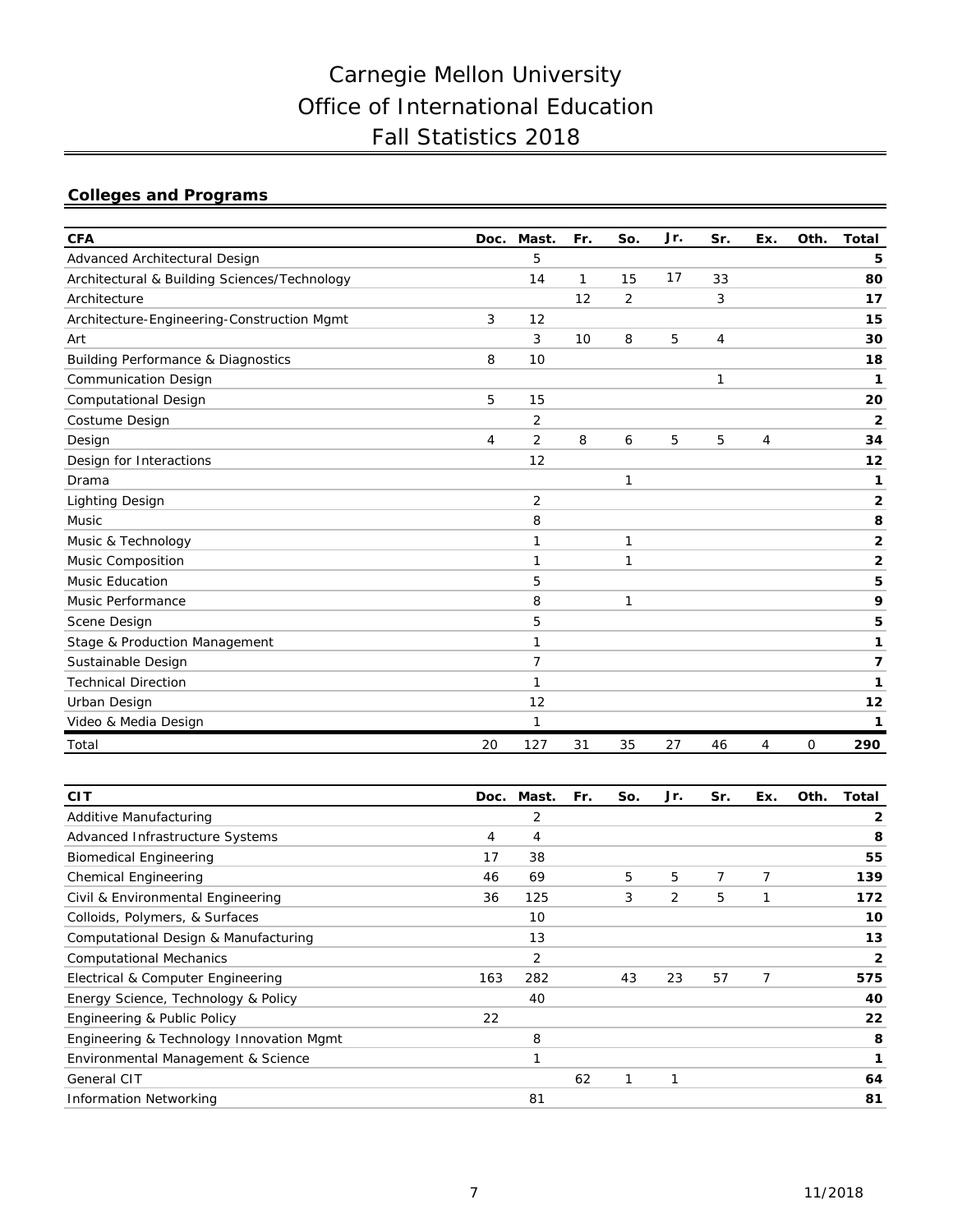| $CIT$ (cont.)                                 | Doc. | Mast. | Fr. | So. | Jr. | Sr. | Ex. | Oth. | Total |
|-----------------------------------------------|------|-------|-----|-----|-----|-----|-----|------|-------|
| <b>Information Security</b>                   |      | 40    |     |     |     |     |     |      | 40    |
| <b>Information Techology</b>                  |      |       |     |     |     |     |     |      |       |
| Information Technology - Information Security |      | 34    |     |     |     |     |     |      | 34    |
| Information Technology - Mobility             |      | 98    |     |     |     |     |     |      | 98    |
| Materials Science                             |      | 41    |     |     |     |     |     |      | 41    |
| Materials Science & Engineering               | 29   | 11    |     | 4   | 4   | 6   |     |      | 54    |
| Mechanical Engineering                        | 59   | 169   |     | 5   | 12  | 19  | 2   |      | 266   |
| Software Engineering                          |      | 97    |     |     |     |     |     |      | 97    |
| Total                                         | 376  | 1165  | 62  | 61  | 47  | 94  | 18  | Ω    | 1813  |

| <b>CMU</b>                                    |   | Doc. Mast. | Fr. | So. | Jr. | Sr. | Ex. | Oth. | Total |
|-----------------------------------------------|---|------------|-----|-----|-----|-----|-----|------|-------|
| Computer Science & Arts                       |   |            |     |     |     | 3   |     |      | 5     |
| Entertainment Technology                      |   | 106        |     |     |     |     |     |      | 106   |
| Humanities & Arts                             |   |            |     |     | 2   | 4   |     |      |       |
| Integrated Innovation for Products & Services |   | 51         |     |     |     |     |     |      | 51    |
| <b>Qatar Biological Sciences</b>              |   |            |     |     |     |     |     |      |       |
| <b>Qatar Business Administration</b>          |   |            |     |     |     |     | 2   |      | 2     |
| <b>Qatar Computer Science</b>                 |   |            |     |     |     |     | 3   |      | 3     |
| <b>Qatar Information Systems</b>              |   |            |     |     |     |     | 6   |      | 6     |
| Science & Humanities Scholar                  |   |            | 12  | 6   | 14  | 9   |     |      | 41    |
| Software Management                           |   | 31         |     |     |     |     |     |      | 31    |
| Special: Non-degree/Visiting                  |   |            |     |     |     |     |     | 4    | 4     |
| <b>Technology Ventures</b>                    |   | 3          |     |     |     |     |     |      | 3     |
| Total                                         | 0 | 191        | 13  |     | 17  | 16  | 12  | 4    | 248   |

| Heinz                                          | Doc.           | Mast. | Fr. | So. | Jr. | Sr. | Ex. | Oth. | Total |
|------------------------------------------------|----------------|-------|-----|-----|-----|-----|-----|------|-------|
| Arts Management                                |                | 12    |     |     |     |     |     |      | 12    |
| Business Intelligence & Data Analytics         |                | 134   |     |     |     |     | 8   |      | 142   |
| Entertainment Industry Management              |                | 16    |     |     |     |     |     |      | 16    |
| Health Care Analytics & Information Technology |                | 6     |     |     |     |     |     |      | 6     |
| Health Care Policy & Management                |                | 8     |     |     |     |     |     |      | 8     |
| Information Security Policy & Mgmt             |                | 21    |     |     |     |     |     |      | 21    |
| Information Systems Management                 | 17             | 336   |     |     |     |     |     |      | 353   |
| Information Technology (IT Management)         |                |       |     |     |     |     | 2   |      | 2     |
| Machine Learning & Public Policy               | $\overline{2}$ |       |     |     |     |     |     |      | 2     |
| <b>Public Management</b>                       |                | 4     |     |     |     |     |     |      | 4     |
| Public Policy & Management                     | 10             | 72    |     |     |     |     |     |      | 83    |
| <b>Statistics &amp; Public Policy</b>          |                |       |     |     |     |     |     |      |       |
| Total                                          | 30             | 609   | Ο   | 0   | 0   | 0   | 11  | 0    | 650   |

| <b>Dietrich</b>                               | Doc. | Mast. | Fr. | So. | Jr.            | Sr. | Ex. | Oth. | Total |
|-----------------------------------------------|------|-------|-----|-----|----------------|-----|-----|------|-------|
| Behavioral Decision Research                  | 4    |       |     |     |                |     |     |      |       |
| <b>Behavioral Economics</b>                   |      |       |     |     |                |     |     |      |       |
| Behavioral Economics, Policy, & Organizations |      |       |     | っ   |                |     |     |      |       |
| Cognitive Science                             |      |       |     |     | 4              | 5   |     |      | 9     |
| <b>Decision Science</b>                       |      |       |     | 2   | 2              | 3   |     |      |       |
| Economics                                     |      |       |     | 6   | $\overline{2}$ | 3   |     |      | 11    |
| Economics & Statistics                        |      |       |     |     | 6              |     |     |      | 14    |
| English                                       |      |       |     |     |                |     |     |      | 2     |
| <b>General HSS</b>                            |      |       | 36  | 12  |                |     |     |      | 51    |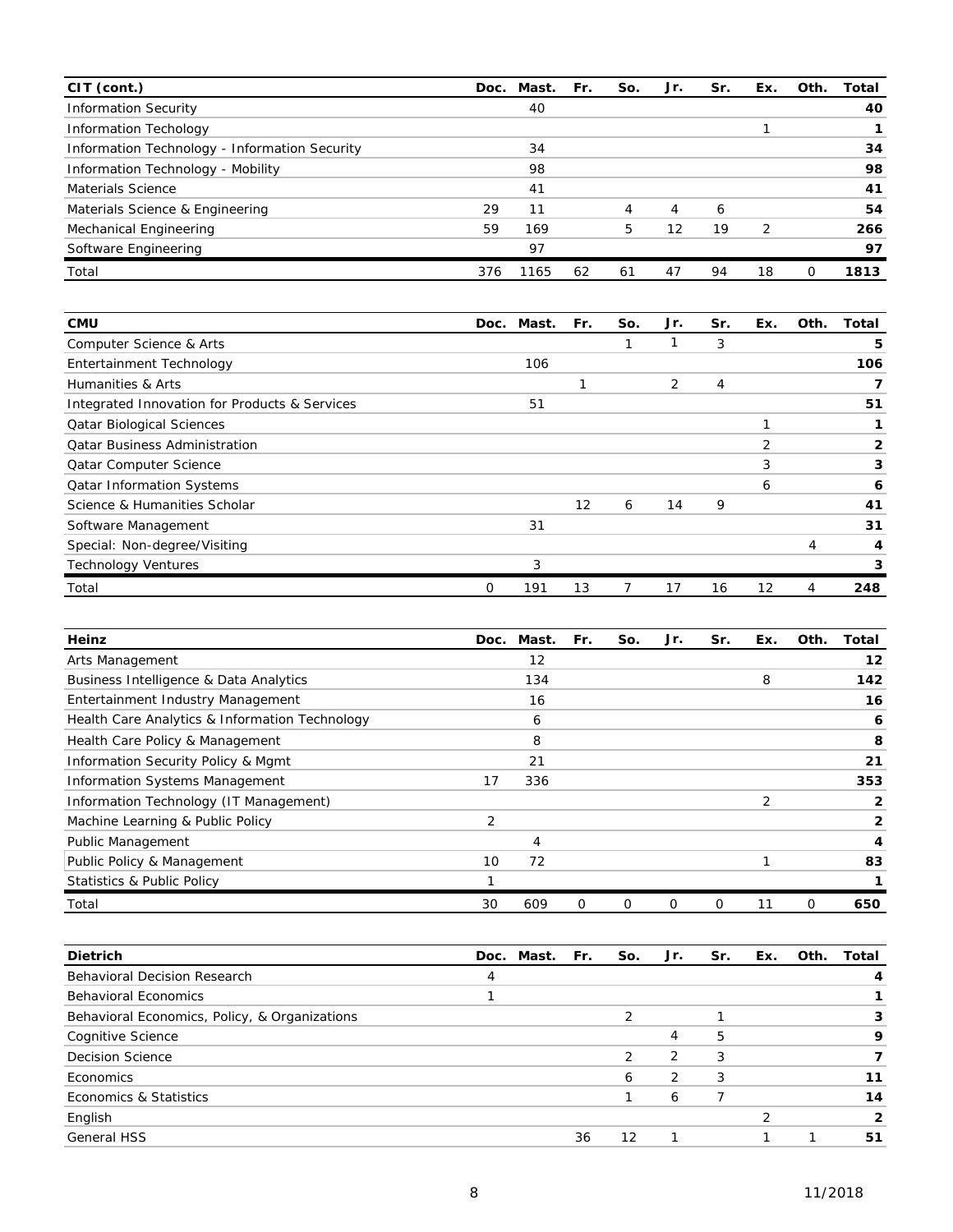| <b>Global Studies</b>                         |                |                |     | 1   |                | 1              |                |              | $\overline{2}$          |
|-----------------------------------------------|----------------|----------------|-----|-----|----------------|----------------|----------------|--------------|-------------------------|
| Dietrich (cont.)                              | Doc.           | Mast.          | Fr. | So. | Jr.            | Sr.            | Ex.            | Oth.         | Total                   |
| History                                       | $\overline{2}$ |                |     |     |                |                |                |              | $\mathbf{2}$            |
| <b>Information Systems</b>                    |                |                | 4   | 7   | 22             | 14             |                |              | 47                      |
| <b>International Relations &amp; Politics</b> |                |                |     | 1   |                |                |                |              | 1                       |
| Linguistics                                   |                |                |     |     | $\mathbf{1}$   |                |                |              | 1                       |
| Literary & Cultural Studies                   | 1              |                |     |     |                |                |                |              | 1                       |
| Logic & Computation                           |                |                |     | 2   |                |                |                |              | $\overline{\mathbf{2}}$ |
| Logic, Computation & Methodology              | 9              | 5              |     |     |                |                |                |              | 14                      |
| Neural Computation                            | 6              |                |     |     |                |                |                |              | 6                       |
| Neural Computation & Machine Learning         | 4              |                |     |     |                |                |                |              | 4                       |
| Neuroscience                                  |                |                |     |     |                | 1              |                |              | 1                       |
| Philosophy                                    |                |                |     | 1   |                | 1              |                |              | $\mathbf{2}$            |
| Professional Writing                          |                | $\overline{2}$ |     |     |                | 1              |                |              | 3                       |
| Pure & Applied Logic                          | 2              |                |     |     |                |                |                |              | $\overline{\mathbf{2}}$ |
| Psychology                                    | 5              |                |     | 4   | $\overline{2}$ | 2              |                |              | 13                      |
| Rhetoric                                      | 1              | 1              |     |     |                |                |                |              | $\mathbf{2}$            |
| Second Language Acquisition                   | 6              |                |     |     |                |                |                |              | 6                       |
| <b>Statistics</b>                             | 30             |                |     | 2   | $\overline{c}$ | 1              | 1              |              | 36                      |
| <b>Statistical Practice</b>                   |                | 14             |     |     |                |                |                |              | 14                      |
| Statistics & Machine Learning                 | 6              |                |     | 21  | 21             | 10             |                |              | 58                      |
| Technical Writing & Communication             |                |                |     | 1   |                |                |                |              |                         |
| Total                                         | 77             | 22             | 40  | 63  | 63             | 50             | $\overline{4}$ | $\mathcal I$ | 319                     |
|                                               |                |                |     |     |                |                |                |              |                         |
| <b>MCS</b>                                    | Doc.           | Mast.          | Fr. | So. | Jr.            | Sr.            | Ex.            | Oth.         | <b>Total</b>            |
| Algorithms, Combinatorics & Optimization      | 3              |                |     |     |                |                |                |              | 3                       |
| <b>Biological Sciences</b>                    | 10             |                |     | 1   | 2              | 1              |                |              | 14                      |
| Biological Sciences & Psychology              |                |                |     | 1   |                |                |                |              | 1                       |
| Chemistry                                     | 36             |                |     | 2   | 1              | 2              |                |              | 41                      |
| Chemistry & Engineering & Public Policy       | 1              |                |     |     |                |                |                |              | 1                       |
| <b>Computational Biology</b>                  |                | 42             |     |     |                | 2              |                |              | 44                      |
| <b>Computational Finance</b>                  |                |                |     |     | 8              | $\overline{7}$ |                |              | 15                      |
| <b>General MCS</b>                            |                |                | 39  | 2   |                |                |                |              | 41                      |
| <b>Mathematical Sciences</b>                  | 30             |                |     | 24  | 20             | 38             |                |              | 112                     |
| Neuroscience                                  |                |                |     | 2   | 1              | 2              |                |              | 5                       |
| Physics                                       | 46             |                |     | 3   | 5              | 1              |                |              | 55                      |
| Dhugies, Applied Dhugies                      |                |                |     |     |                | <sup>1</sup>   |                |              | G                       |

| Physics - Applied Physics       |     |                  |  |    |    |  |     |
|---------------------------------|-----|------------------|--|----|----|--|-----|
| Physics - Astrophysics          |     |                  |  |    |    |  |     |
| Physics - Computational Physics |     |                  |  |    |    |  |     |
| Total                           | 126 | $\overline{4}$ : |  | 38 | 56 |  | 338 |

| <b>SCS</b>                                               |    | Doc. Mast. | Fr. | So. | Jr. | Sr. | Ex. | Oth. | Total          |
|----------------------------------------------------------|----|------------|-----|-----|-----|-----|-----|------|----------------|
| Artificial Intelligence                                  |    |            |     |     |     |     |     |      |                |
| Artificial Intelligence & Innovation                     |    | 28         |     |     |     |     |     |      | 28             |
| Biotechnology Innovation & Computation                   |    | 23         |     |     |     |     |     |      | 23             |
| Computation, Organizations & Society                     |    |            |     |     |     |     |     |      | $\overline{2}$ |
| <b>Computational Biology</b>                             | 22 |            |     |     |     |     |     |      | 24             |
| <b>Computational Data Science</b>                        |    | 56         |     |     |     |     |     |      | 56             |
| Computational Data Science - Analytics                   |    | 35         |     |     |     |     |     |      | 35             |
| Computational Data Science - Human Centered Data Science |    | 12         |     |     |     |     |     |      | 12             |
| Computational Data Science - Systems                     |    | 14         |     |     |     |     |     |      | 14             |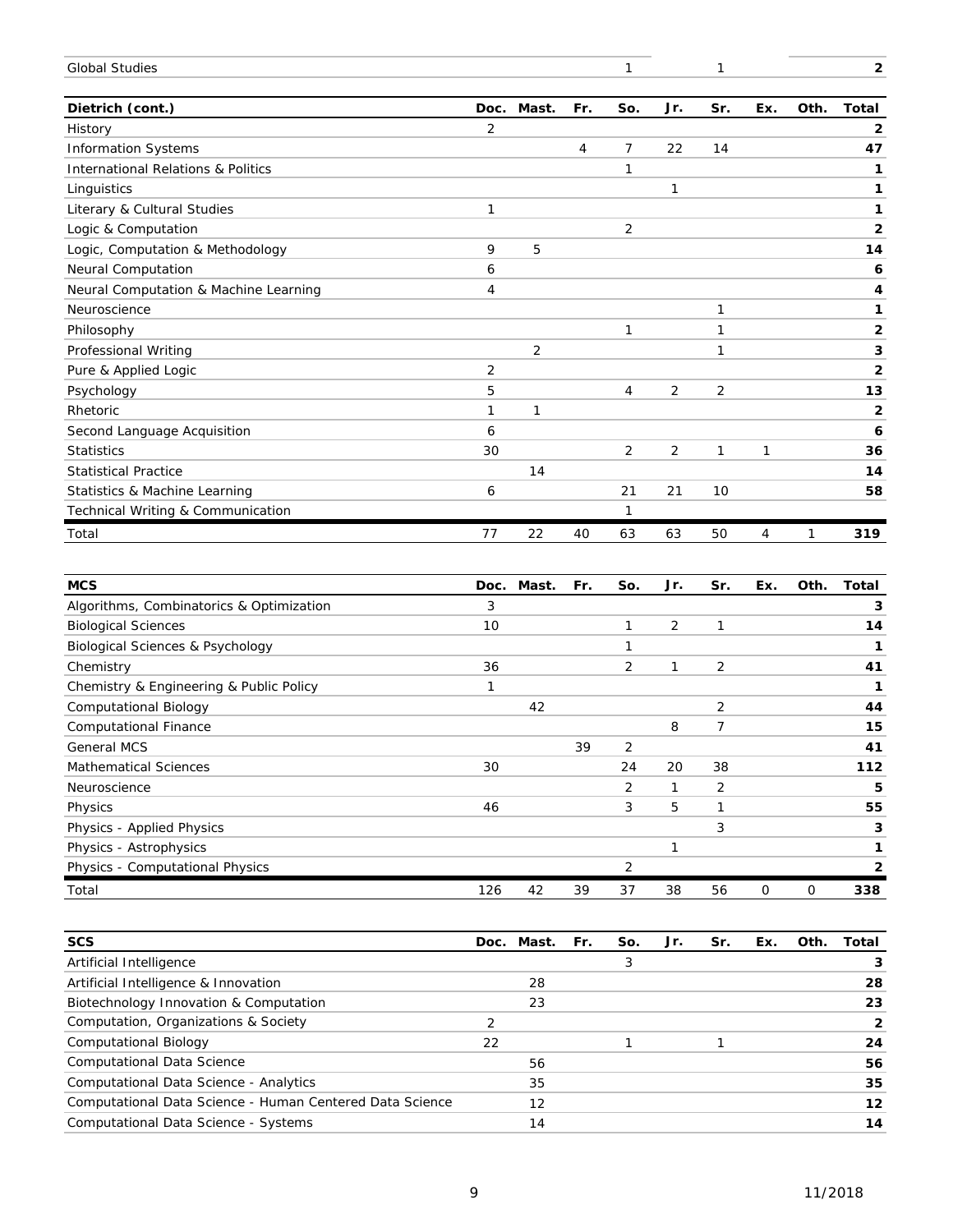| SCS (cont.)                                        | Doc. | Mast.     | Fr. | So. | Jr. | Sr. | Ex. | Oth. | <b>Total</b> |
|----------------------------------------------------|------|-----------|-----|-----|-----|-----|-----|------|--------------|
| <b>Computer Science</b>                            | 79   | 80        | 35  | 35  | 42  | 47  | 13  |      | 331          |
| <b>Computer Vision</b>                             |      | 60        |     |     |     |     |     |      | 60           |
| Educational Technology & Applied Learning Sciences |      | 17        |     |     |     |     |     |      | 17           |
| Human-Computer Interaction                         | 28   | 26        |     |     |     |     |     |      | 54           |
| Information Technology - Embedded Software Eng     |      | 13        |     |     |     |     |     |      | 13           |
| Information Technology - Privacy Engineering       |      | 12        |     |     |     |     |     |      | 12           |
| Information Technology - Software Engineering      |      | 31        |     |     |     |     |     |      | 31           |
| <b>Information Technology Strategy</b>             |      | 31        |     |     |     |     |     |      | 31           |
| Intelligent Information Systems                    |      | 59        |     |     |     |     |     |      | 59           |
| Language & Information Technologies                | 58   |           |     |     |     |     |     |      | 58           |
| Language Technologies                              |      | 54        |     |     |     |     |     |      | 54           |
| Machine Learning                                   | 48   | 39        |     |     |     |     |     |      | 87           |
| Robotic Systems Development                        |      | 61        |     |     |     |     |     |      | 61           |
| <b>Robotics</b>                                    | 59   | 66        |     |     |     |     |     |      | 125          |
| Societal Computing                                 | 7    |           |     |     |     |     |     |      | 7            |
| Software Engineering                               | 16   | 23        |     |     |     |     |     |      | 39           |
| Total                                              | 319  | 740       | 35  | 39  | 42  | 48  | 13  | 0    | 1205         |
| <b>Tepper</b>                                      | Doc. | Mast.     | Fr. | So. | Jr. | Sr. | Ex. | Oth. | <b>Total</b> |
| <b>Business Administration</b>                     |      |           | 23  | 21  | 17  | 19  | 3   |      | 83           |
| <b>Computational Finance</b>                       |      | 160       |     |     |     |     |     |      | 160          |
| Economics                                          | 15   |           |     |     |     |     |     |      | 15           |
| Economics & Public Policy                          | 1    |           |     |     |     |     |     |      | 1            |
| Industrial Administration                          | 46   | 150       |     |     |     |     |     |      | 196          |
| Product Management                                 |      | 3         |     |     |     |     |     |      | 3            |
| Total                                              | 62   | 313       | 23  | 21  | 17  | 19  | 3   | 0    | 455          |
| <b>Grand Total</b>                                 |      | 1010 3209 | 243 | 263 | 251 | 329 | 65  | 5    | 5375         |